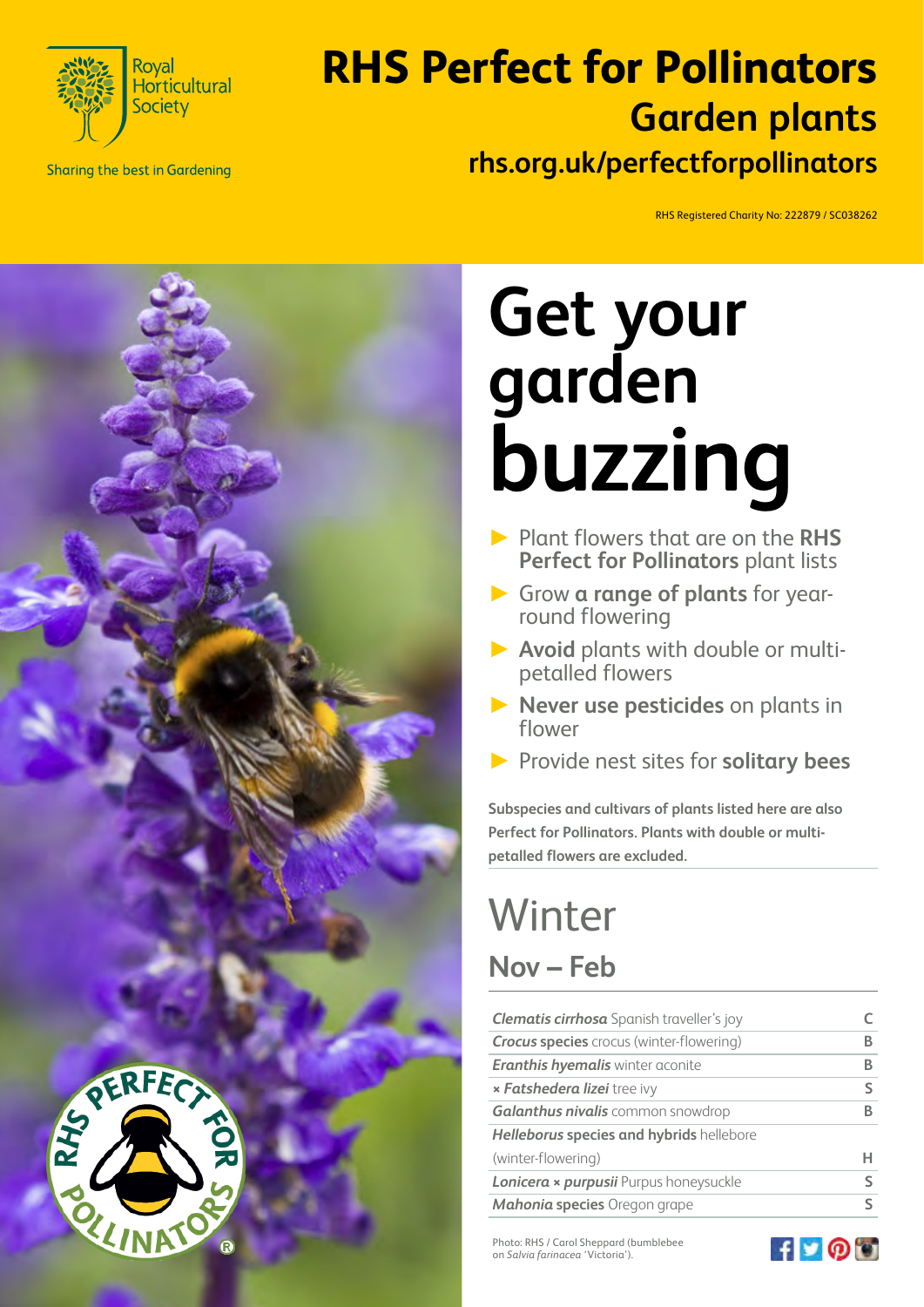| Salix aegyptiaca musk willow           |  |
|----------------------------------------|--|
| Sarcococca confusa sweet box           |  |
| <b>Sarcococca hookeriana</b> sweet box |  |
| Viburnum tinus laurustinus             |  |

### Spring **Mar – May**

| Acer campestre Native plant; field maple                | S or T                  |
|---------------------------------------------------------|-------------------------|
| Acer platanoides Norway maple                           | т                       |
| Acer pseudoplatanus sycamore                            | T                       |
| Acer saccharum sugar maple                              | T.                      |
| Aesculus hippocastanum horse chestnut                   | T                       |
| Ajuga reptans Native plant; bugle                       | н                       |
| Arabis alpina subsp. caucasica alpine rock cress        | H                       |
| Armeria juniperifolia juniper-leaved thrift             | н                       |
| Aubrieta species aubretia                               | H                       |
| Aurinia saxatilis gold dust                             | н                       |
| Berberis darwinii Darwin's barberry                     | S                       |
| Berberis thunbergii Japanese barberry                   | S                       |
| Bergenia species elephant ear                           | н                       |
| <b>Buxus sempervirens</b> Native plant; common box      | S                       |
| <b>Caltha palustris</b> Native plant; marsh marigold    | н                       |
| Cercis siliquastrum Judas tree                          | T                       |
| <b>Chaenomeles species</b> Japanese quince              | S                       |
| <b>Cornus mas</b> Cornelian cherry                      | $\overline{\mathsf{s}}$ |
| Cotoneaster conspicuus Tibetan cotoneaster              | S                       |
| <b>Crataegus monogyna</b> Native plant; common hawthorn | S or T                  |
| <b>Crocus species</b> crocus (spring-flowering)         | в                       |
| <b>Doronicum x excelsum</b> leopard's bane              | н                       |
| Enkianthus campanulatus redvein enkianthus              | S                       |
| <b>Erysimum species wallflower</b>                      | Bi                      |
| Erica carnea alpine heath                               | S                       |
| <b>Erica × darleyensis Darley Dale heath</b>            | S                       |
| Erysimum 'Bredon' wallflower 'Bredon'                   | н                       |
| Euphorbia amygdaloides Native plant; wood spurge        | н                       |
| Euphorbia characias Mediterranean spurge                | H                       |
| Euphorbia cyparissias cypress spurge                    | H.                      |
| Euphorbia nicaeensis Nice spurge                        | H.                      |
| Euphorbia epithymoides cushion spurge                   | H                       |
| <b>Geranium species cranesbill</b>                      | н                       |
| <b>Geum rivale</b> Native plant; water avens            | н                       |
| Hebe species hebe                                       | Ś                       |

| Helleborus species & hybrids hellebore (spring-flowering)   | н      |
|-------------------------------------------------------------|--------|
| Iberis saxatilis alpine candytuft                           | H.     |
| Iberis sempervirens perennial candytuft                     | Н.     |
| Ilex aquifolium Native plant; common holly                  | т      |
| Lamium maculatum spotted dead nettle                        | H.     |
| Lunaria annua honesty                                       | Bi     |
| Mahonia species Oregon grape (spring-flowering)             | S      |
| Malus baccata Siberian crab                                 | T      |
| Malus domestica edible apple                                | T      |
| Malus floribunda Japanese crab                              | T      |
| Malus hupehensis Hupeh crab                                 | T      |
| Malus sargentii Sargent's crab apple                        | T      |
| Mespilus germanica common medlar                            | т      |
| Muscari armeniacum Armenian grape hyacinth                  | B      |
| Ornithogalum umbellatum common star of Bethlehem            | B      |
| Pieris formosa lily-of-the-valley bush                      | S      |
| Pieris japonica lily-of-the-valley bush                     | S      |
| Primula veris common cowslip                                | H      |
| Primula vulgaris Native plant; primrose                     | Н.     |
| Prunus avium Native plant; wild & edible cherries           | T      |
| <b>Prunus domestica</b> wild & edible plums                 | т      |
| <b>Prunus dulcis</b> almond                                 | T      |
| Prunus incisa 'Kojo-no-mai' cherry 'Kojo-no-mai'            | S      |
| Prunus insititia damson                                     | T      |
| Prunus laurocerasus cherry laurel                           | S      |
| Prunus mume Japanese apricot                                | T      |
| Prunus padus Native plant; bird cherry                      | T      |
| Prunus pendula f. ascendens 'Rosea' flowering cherry        | т      |
| Prunus persica peach                                        | т      |
| Prunus spinosa Native plant; blackthorn                     | S      |
| Prunus tenella dwarf Russian almond                         | S      |
| <b>Prunus × yedoensis</b> flowering cherry                  | т      |
| Pulmonaria species lungwort                                 | н.     |
| Pyrus communis pear                                         | T      |
| Ribes nigrum blackcurrant                                   | S      |
| Ribes rubrum Native plant; common redcurrant                | S      |
| Ribes sanguineum flowering currant                          | S      |
| Salix caprea Native plant; goat willow (male form only)     | S or T |
| Salix hastata 'Wehrhahnii' halberd willow 'Wehrhahnii'      | S.     |
| Salix lanata Native plant; woolly willow (male form only)   | S      |
| Skimmia japonica skimmia                                    | S      |
| <b>Smyrnium olusatrum</b> Native plant; alexanders <b>t</b> | Bi     |
| Stachyurus chinensis stachyurus                             | S      |
| Stachyurus praecox stachyurus                               | S      |
| Vaccinium corymbosum blueberry                              | S      |

**Natural England states**: You can legally collect small quantities of wildflower seed for your own use, but you must get permission from the land's owner, tenant or other authority, as necessary. Although seed-collecting is allowed, you should not dig up native plants – many rare species are protected by law. You can collect seed of even rare plants, but cannot sell / trade seed or progeny.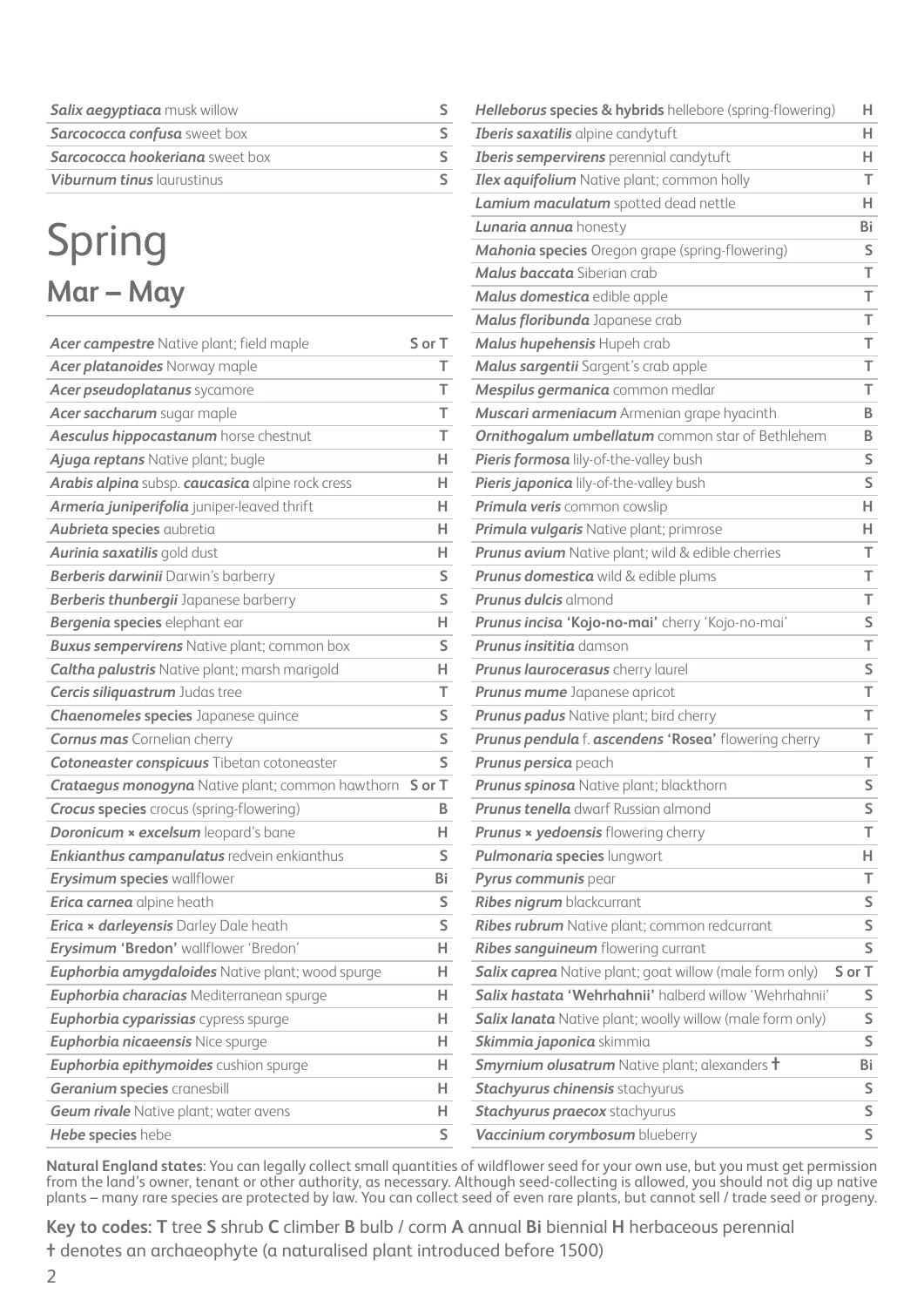# Summer

#### **June – Aug**

| <b>Achillea species yarrow</b>                                               | н                       |
|------------------------------------------------------------------------------|-------------------------|
| Actaea japonica baneberry                                                    | H                       |
| <b>Aesculus indica</b> Indian horse chestnut (resistant to leaf-mining moth) | T                       |
| Aesculus parviflora bottlebrush buckeye                                      | S                       |
| <b>Agastache species giant hyssop</b>                                        | H.                      |
| Ageratum houstonianum flossflower                                            | A                       |
| Alcea rosea hollyhock                                                        | Bi                      |
| Allium species ornamental and edibles (when allowed to flower)               | B                       |
| Amberboa moschata sweet sultan                                               | A                       |
| Amsonia tabernaemontana eastern bluestar                                     | H                       |
| Anchusa azurea large blue alkanet                                            | A                       |
| <b>Anchusa capensis</b> Cape alkanet                                         | A                       |
| Angelica archangelica angelica                                               | Bi                      |
| Angelica gigas purple angelica                                               | Bi                      |
| Angelica sylvestris Native plant; wild angelica                              | Bi                      |
| Anthemis tinctoria dyer's chamomile                                          | н                       |
| Antirrhinum majus snapdragon                                                 | A or H                  |
| Aquilegia species columbine                                                  | н                       |
| Argemone platyceras crested poppy                                            | A or H                  |
| Armeria maritima Native plant; thrift                                        | н                       |
| Aruncus dioicus goat's beard (male form only)                                | н                       |
| Asparagus officinalis common asparagus                                       | н                       |
| Astrantia major greater masterwort                                           | н                       |
| <b>Borago officinalis borage</b>                                             | A                       |
| Brachyglottis (Dunedin Group) 'Sunshine' brachyglottis                       |                         |
| 'Sunshine'                                                                   | S                       |
| <b>Brachyglottis monroi Monro's ragwort</b>                                  | $\overline{\mathsf{s}}$ |
| <b>Buddleja davidii</b> butterfly bush                                       | $\overline{\mathsf{s}}$ |
| <b>Buddleja globosa</b> orange ball tree                                     | S                       |
| <b>Buphthalmum salicifolium</b> yellow ox-eye                                | н                       |
| <b>Bupleurum fruticosum</b> shrubby hare's ear                               | S                       |
| <b>Calamintha nepeta</b> Native plant; lesser calamint                       | H.                      |
| <b>Calendula officinalis</b> common marigold                                 | A                       |
| Callicarpa bodinieri var. giraldii beautyberry                               | S                       |
| <b>Callistephus chinensis China aster</b>                                    | A                       |
| <b>Calluna vulgaris Native plant; heather</b>                                | S                       |
| <b>Campanula carpatica</b> tussock bellflower                                | H.                      |
| <b>Campanula glomerata</b> Native plant; clustered bellflower                | н                       |
| <b>Campanula lactiflora</b> milky bellflower                                 | н                       |
| <b>Campanula latifolia</b> Native plant; giant bellflower                    | н                       |



**Photo: RHS / Helen Bostock (six-spot burnet moth on** *Verbena bonariensis***).** 

| <b>Campanula medium</b> Canterbury bells                               | Bi     |
|------------------------------------------------------------------------|--------|
| <b>Campanula persicifolia</b> peach-leaved bellflower                  | Н.     |
| <b>Campsis radicans</b> trumpet honeysuckle                            | C      |
| Caryopteris x clandonensis caryopteris                                 | S      |
| <b>Catalpa bignonioides</b> Indian bean tree                           | T      |
| Catananche caerulea blue cupidone                                      | н      |
| Centaurea atropurpurea purple knapweed                                 | H      |
| <b>Centaurea cyanus</b> Native plant; cornflower <b>t</b>              | A      |
| <b>Centaurea dealbata</b> mealy centaury                               | H      |
| Centaurea macrocephala giant knapweed                                  | н      |
| <b>Centaurea montana</b> perennial cornflower                          | H      |
| Centaurea nigra Native plant; common knapweed                          | н      |
| <b>Centaurea scabiosa Native plant; greater knapweed</b>               | н      |
| <b>Centranthus ruber</b> red valerian                                  | н      |
| <b>Centratherum punctatum Manaos beauty</b>                            | A      |
| Cerinthe major 'Purpurascens' honeywort 'Purpurascens'                 | A      |
| Cirsium rivulare 'Atropurpureum' purple plume thistle                  | H      |
| <b>Clarkia unguiculata</b> butterfly flower                            | A      |
| <b>Clematis vitalba</b> Native plant; old man's beard, travellers' joy | C      |
| Cleome hassleriana spider flower                                       | A      |
| <b>Consolida ajacis</b> giant larkspur                                 | A      |
| <b>Convolvulus tricolor</b> dwarf morning glory                        | C/A    |
| <b>Coreopsis species tickseed</b>                                      | H or A |
| <b>Cornus alba</b> red-barked dogwood                                  | S      |
| <b>Cosmos bipinnatus cosmea</b>                                        | A      |

**Natural England states**: You can legally collect small quantities of wildflower seed for your own use, but you must get permission from the land's owner, tenant or other authority, as necessary. Although seed-collecting is allowed, you should not dig up native plants – many rare species are protected by law. You can collect seed of even rare plants, but cannot sell / trade seed or progeny.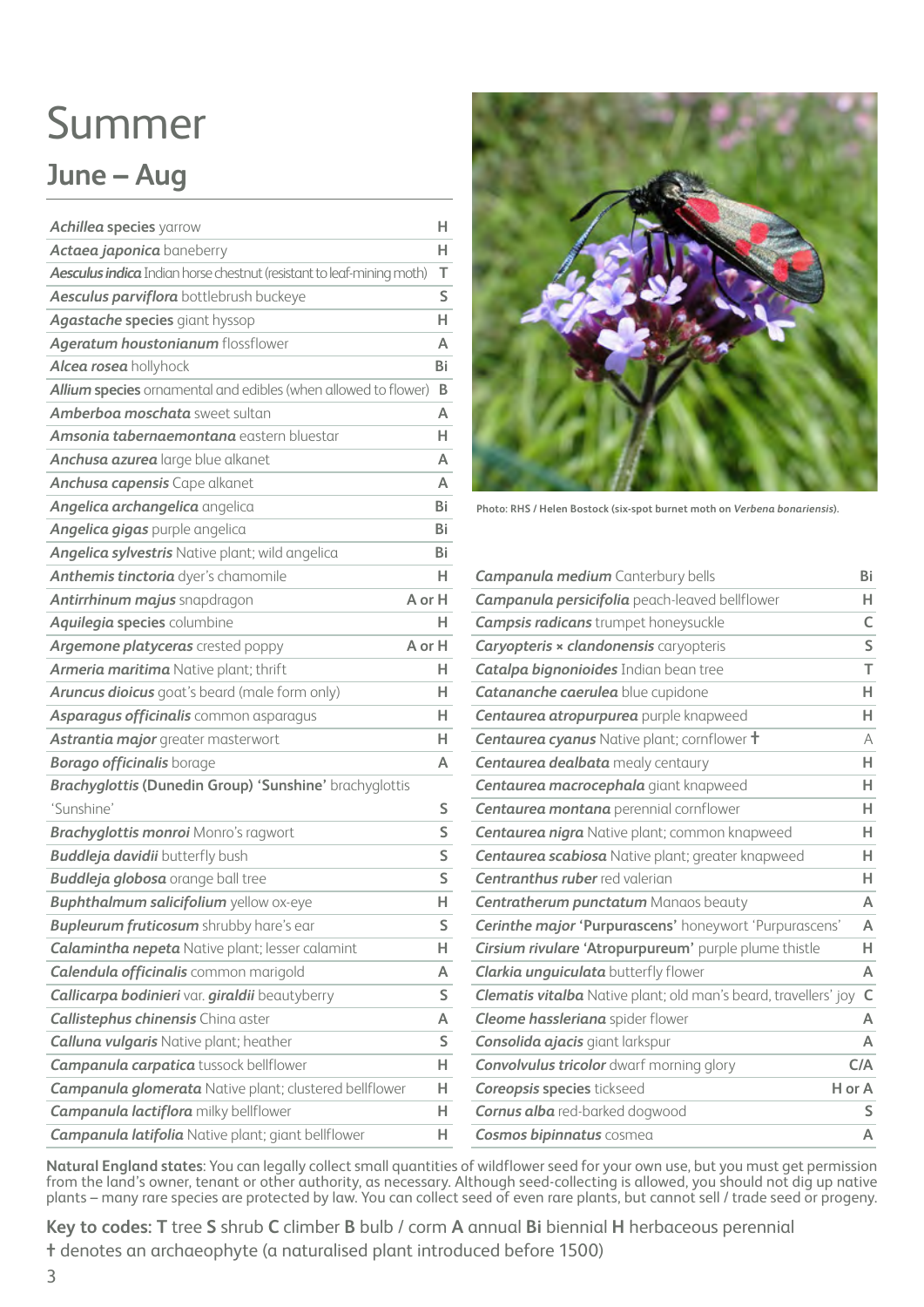| <b>Cosmos sulphureus</b> yellow cosmos                         | А  | Gilia capitata bl       |
|----------------------------------------------------------------|----|-------------------------|
| Crambe cordifolia greater sea kale                             | H. | Glebionis segetu        |
| <b>Crataegus monogyna</b> Native plant; common hawthorn S or T |    | Gypsophila eleg         |
| <b>Cucurbita pepo</b> marrow, courgette                        | A  | Hebe species he         |
| <b>Cuphea ignea</b> cigar flower                               | A  | Helenium specie         |
| Cynara cardunculus including Scolymus Group globe              |    | <b>Helianthus annu</b>  |
| artichoke and cardoon                                          | н. | (avoid pollen-free      |
| Cynoglossum amabile Chinese forget-me-knot                     | H. | <b>Helianthus debil</b> |
| Dahlia species dahlia                                          | н. | Heliopsis heliant       |
| Delosperma floribundum ice plant                               | н. | Heliotropium an         |
| Delphinium elatum candle larkspur                              | н. | Heracleum spho          |
| <b>Dianthus barbatus</b> sweet william                         | Bi | <b>Hesperis matror</b>  |
| <b>Dictamnus albus dittany</b>                                 | н. | Hydrangea anoi          |
| <b>Digitalis species foxglove</b>                              | Bi | Hydrangea pani          |
| <b>Dipsacus fullonum</b> Native plant; common teasel           | Bi | with many fertile       |
| Echinacea purpurea purple coneflower                           | н. | 'Brussels Lace')        |
| <b>Echinops species</b> globe thistle                          | н. | <b>Hyssopus officin</b> |
| <b>Echium vulgare</b> Native plant; viper's bugloss            | A  | <b>Iberis amara Na</b>  |
| Elaeagnus angustifolia oleaster                                | S  | Ilex aquifolium         |
| <b>Erica cinerea</b> Native plant; bell heather                | S  | Inula species ha        |
| Erica erigena Irish heath                                      | S  | Jasminum offici         |
| <b>Erica vagans</b> Native plant; Cornish heath                | S  | Kalmia latifolia        |
| <b>Erigeron species fleabane</b>                               | н. | Knautia arvensis        |
| Eriophyllum lanatum golden yarrow                              | н. | Knautia macedo          |
| Eryngium x tripartitum eryngo                                  | н. | Koelreuteria par        |
| Eryngium alpinum alpine eryngo                                 | н. | Lathyrus latifoli       |
| Eryngium giganteum Miss Willmott's ghost                       | Bi | Laurus nobilis bo       |
| Eryngium planum blue eryngo                                    | н. | Lavandula angu          |
| Erysimum x allionii Siberian wallflower                        | н. | Lavandula × inte        |
| Erysimum 'Bowles's Mauve' wallflower 'Bowles's Mauve'          | S  | Lavandula stoec         |
| Escallonia species escallonia                                  | S  | Lavatera olbia ti       |
| Eschscholzia californica California poppy                      | A  | Lavatera trimes         |
| <b>Eupatorium cannabinum</b> Native plant; hemp agrimony       | Н. | Leucanthemum            |
| Eupatorium maculatum Joe Pye weed                              | н. | Leucanthemum            |
| Euphorbia cornigera horned spurge                              | н. | Liatris spicata bi      |
| Euphorbia sarawschanica Zeravshan spurge                       | н. | Ligustrum ovalif        |
| Ferula communis giant fennel                                   | н. | Ligustrum sinen         |
| Foeniculum vulgare Native plant; common fennel t               | н. | <b>Limnanthes dou</b>   |
| Fragaria x ananassa garden strawberry                          | н. | Limonium platy          |
| Fuchsia species fuchsia - hardy types                          | S  | Linaria marocca         |
| Gaillardia x grandiflora blanket flower                        | H. | Linaria purpured        |
| Gaura lindheimeri white gaura                                  | н. | Lobularia mariti        |
| Geranium pratense Native plant; meadow cranesbill              | н. | Lonicera periclyi       |
| <b>Geranium species</b> cranesbill (summer-flowering)          | н. | Lychnis coronari        |
| <b>Geum species</b> avens (summer-flowering)                   | H  | Lychnis flos-cucu       |

| Gilia capitata blue thimble flower                                | A           |
|-------------------------------------------------------------------|-------------|
| <b>Glebionis segetum</b> Native plant; corn marigold $\dag$       | A           |
| Gypsophila elegans annual baby's breath                           | A           |
| Hebe species hebe                                                 | S           |
| Helenium species Helen's flower                                   | H           |
| Helianthus annuus common sunflower                                |             |
| (avoid pollen-free cultivars)                                     | A           |
| Helianthus debilis cucumberleaf sunflower                         | A           |
| Heliopsis helianthoides smooth ox-eye                             | H.          |
| Heliotropium arborescens common heliotrope                        | A           |
| Heracleum sphondylium Native plant; hogweed                       | Bi          |
| Hesperis matronalis dame's violet                                 | H.          |
| Hydrangea anomala subsp. petiolaris climbing hydrangea            | C           |
| Hydrangea paniculata paniculate hydrangea (cultivars              |             |
| with many fertile flowers e.g. 'Kyushu', 'Big Ben', 'Floribunda', |             |
| 'Brussels Lace')                                                  | S           |
| Hyssopus officinalis hyssop                                       | S           |
| <b>Iberis amara</b> Native plant; wild candytuft                  | A           |
| Ilex aquifolium Native plant; common holly                        | т           |
| <b>Inula species</b> harvest daisy                                | H           |
| Jasminum officinale common jasmine                                | $\mathsf C$ |
| Kalmia latifolia mountain laurel                                  | S           |
| <b>Knautia arvensis</b> Native plant; field scabious              | H           |
| <b>Knautia macedonica</b> Macedonian scabious                     | H.          |
| Koelreuteria paniculata pride of India                            | т           |
| Lathyrus latifolius broad-leaved everlasting pea                  | H           |
| Laurus nobilis bay tree                                           | S           |
| Lavandula angustifolia English lavender                           | S           |
| Lavandula x intermedia lavandin                                   | S           |
| Lavandula stoechas French lavender                                | S           |
| Lavatera olbia tree lavatera                                      | S           |
| <b>Lavatera trimestris</b> annual lavatera                        | A           |
| Leucanthemum x superbum Shasta daisy                              | н           |
| <b>Leucanthemum vulgare</b> Native plant; ox-eye daisy            | н           |
| Liatris spicata button snakewort                                  | н           |
| Ligustrum ovalifolium garden privet                               | S           |
| Ligustrum sinense Chinese privet                                  | S           |
| Limnanthes douglasii poached egg flower                           | А           |
| Limonium platyphyllum broad-leaved statice                        | н           |
| <b>Linaria maroccana</b> annual toadflax                          | А           |
| Linaria purpurea purple toadflax                                  | н           |
| Lobularia maritima sweet alyssum                                  | А           |
| Lonicera periclymenum Native plant; common honeysuckle            | C           |
| Bi or H<br>Lychnis coronaria rose campion                         |             |
| Lychnis flos-cuculi Native plant; ragged robin                    | н           |

**Natural England states**: You can legally collect small quantities of wildflower seed for your own use, but you must get permission from the land's owner, tenant or other authority, as necessary. Although seed-collecting is allowed, you should not dig up native plants – many rare species are protected by law. You can collect seed of even rare plants, but cannot sell / trade seed or progeny.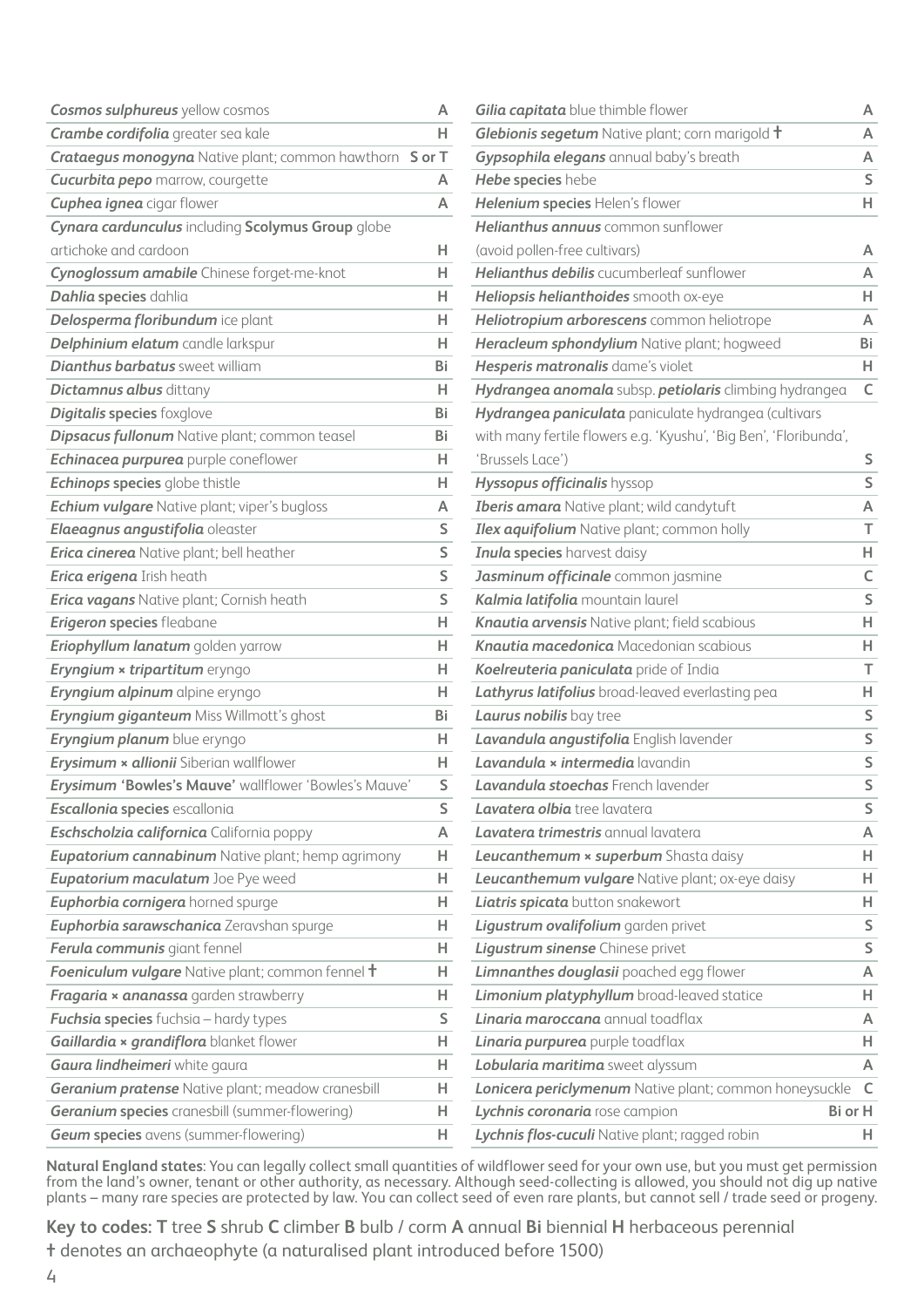| Lysimachia vulgaris Native plant; yellow loosestrife      | н                       |
|-----------------------------------------------------------|-------------------------|
| Lythrum salicaria Native plant; purple loosestrife        | H.                      |
| Lythrum virgatum wand loosestrife                         | H.                      |
| Malope trifida large-flowered mallow wort                 | A                       |
| Malva moschata Native plant; musk mallow                  | H.                      |
| Matthiola incana hoary stock                              | Bi                      |
| Mentha aquatica Native plant; water mint                  | н                       |
| Mentha spicata spearmint                                  | H.                      |
| Monarda didyma bergamot                                   | H.                      |
| Myosotis species forget-me-not                            | Bi                      |
| Nemophila menziesii baby blue eyes                        | A                       |
| Nepeta x faassenii garden catmint                         | H.                      |
| Nicotiana alata flowering tobacco                         | A                       |
| Nicotiana langsdorffii Langsdorff's tobacco               | A                       |
| Nigella damascena love-in-a-mist                          | A                       |
| Nigella hispanica Spanish fennel flower                   | A                       |
| <b>Oenothera species</b> evening primrose                 | Bi                      |
| <b>Olearia species</b> daisy bush                         | S                       |
| Onopordum acanthium cotton thistle                        | Bi                      |
| Origanum 'Rosenkuppel' marjoram 'Rosenkuppel'             | H.                      |
| Origanum vulgare Native plant; oregano, wild marjoram     | H.                      |
| Paeonia species peony                                     | H                       |
| Papaver orientale oriental poppy                          | H                       |
| <b>Papaver rhoeas</b> Native plant; common poppy <b>t</b> | A                       |
| Parthenocissus tricuspidata Boston ivy                    | C                       |
| Penstemon species beard-tongue                            | T                       |
| Perovskia atriplicifolia Russian sage                     | $\overline{\mathsf{S}}$ |
| Persicaria amplexicaulis red bistort                      | H.                      |
| Persicaria bistorta Native plant; common bistort          | H.                      |
| Phacelia campanularia Californian bluebell                | Α                       |
| Phacelia tanacetifolia fiddleneck                         | А                       |
| Phaseolus coccineus scarlet runner bean                   | А                       |
| Phlomis species sage                                      | S                       |
| Phlox paniculata perennial phlox                          | н.                      |
| Photinia davidiana stranvaesia                            | S                       |
| <b>Phuopsis stylosa</b> Caucasian crosswort               | H.                      |
| Pileostegia viburnoides climbing hydrangea                | C                       |
| Polemonium caeruleum Native plant; Jacob's ladder         | н                       |
| Potentilla species cinquefoil                             | H or S                  |
| Prostanthera cuneata alpine mint bush                     | S                       |
| Ptelea trifoliata hop tree                                | S                       |
| Pyracantha species firethorn                              | S                       |
| Reseda odorata garden mignonette                          | A                       |
| Ridolfia segetum false fennel                             | А                       |
| Robinia pseudoacacia false acacia                         | T                       |



**Photo: RHS / Carol Sheppard (hoverfly on field scabious,** *Knautia arvensis***).** 

| Rosa canina Native plant; dog rose                      | S      |
|---------------------------------------------------------|--------|
| <b>Rosa rubiginosa</b> Native plant; sweet briar        | S      |
| Rosa rugosa Japanese rose                               | S      |
| Rosmarinus officinalis rosemary                         | S      |
| <b>Rubus fruticosus agg.</b> Native plant; blackberry   | S      |
| <b>Rubus idaeus</b> Native plant; common raspberry      | S      |
| <b>Rudbeckia species</b> coneflower                     | H or A |
| <b>Salvia species</b> sage                              | A or H |
| Sanvitalia procumbens creeping zinnia                   | A      |
| <b>Scabiosa atropurpurea</b> sweet scabious             | A      |
| <b>Scabiosa caucasica</b> garden scabious               | н      |
| <b>Scabiosa columbaria</b> Native plant; small scabious | н      |
| <b>Sedum spectabile</b> & hybrids ice plant             | н      |
| Sedum telephium Native plant; orpine                    | н      |
| <b>Sidalcea malviflora</b> checkerbloom                 | н      |
| Solidago species goldenrod                              | н      |

**Natural England states**: You can legally collect small quantities of wildflower seed for your own use, but you must get permission from the land's owner, tenant or other authority, as necessary. Although seed-collecting is allowed, you should not dig up native plants – many rare species are protected by law. You can collect seed of even rare plants, but cannot sell / trade seed or progeny.